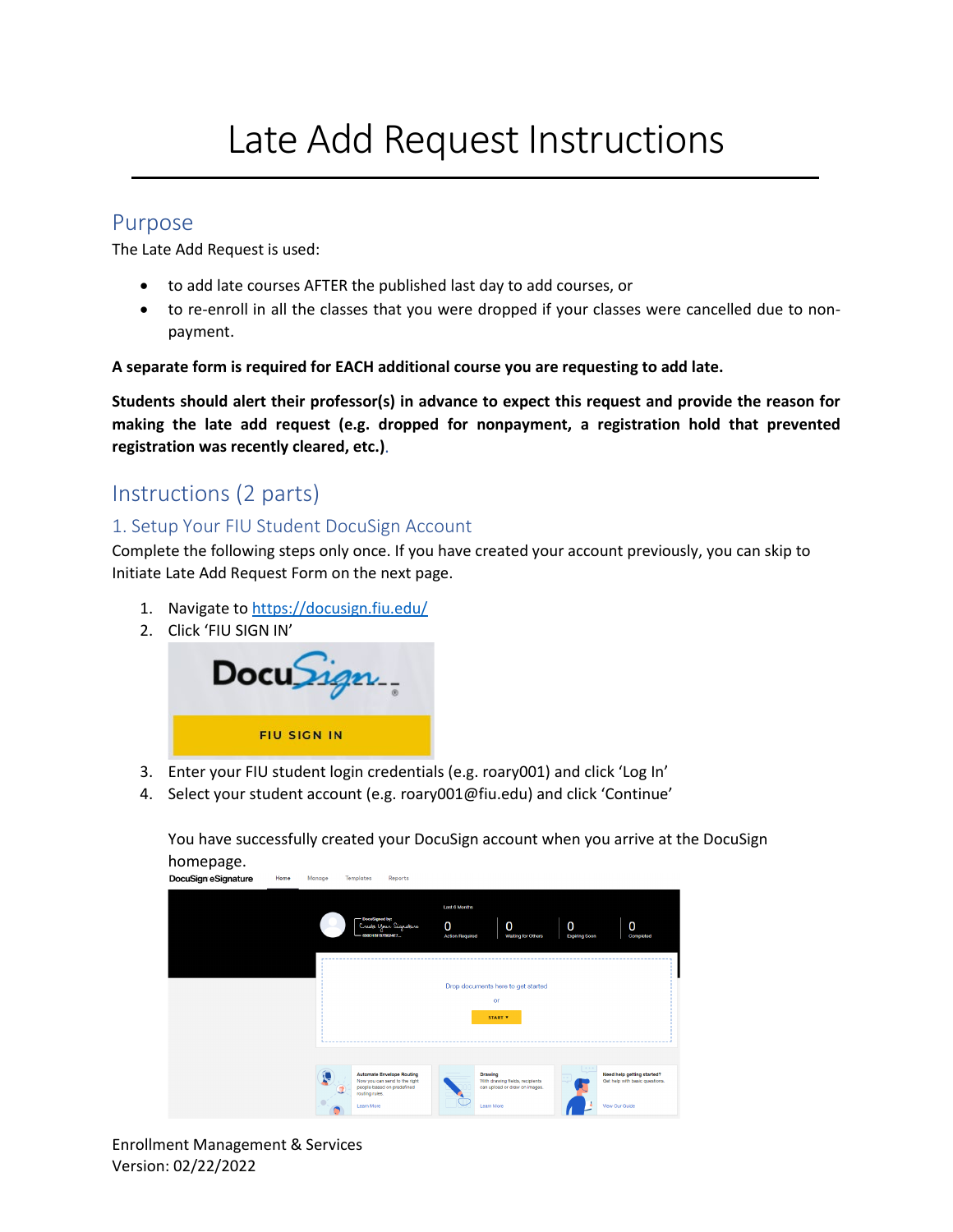### 2. Initiate Late Add Request Form

1. Navigate to 'Registration and Student Records Forms' on OneStop's website, [https://onestop.fiu.edu/forms-and-policies/all-forms/.](https://onestop.fiu.edu/forms-and-policies/all-forms/) There are two Late Add Request Forms—one for degree seeking students and one for non-degree seeking students. Select the late add request form that pertains to your academic program.

You will be directed to provide your information (full name and FIU student email address) along with the Instructor, Assigned Academic Advisor (for undergraduate students)/Graduate Program Director (for graduate students), and Dean Designee.

**Remember to alert your professor(s) in advance to expect this request and provide the reason for making the late add request (e.g. dropped for non-payment, a registration hold that prevented registration was recently cleared, etc.).**

2. Enter your information. Provide your full name and FIU student email address (e.g. Roary Panther, roary001@fiu.edu).

| <b>Student</b>                                                 | J.               |
|----------------------------------------------------------------|------------------|
| Your Name: *                                                   | name             |
| <b>Full Name</b>                                               | in you           |
|                                                                |                  |
| Your Email: *                                                  | https:/          |
| <b>Email Address</b>                                           | inform           |
| Please provide information for any other                       |                  |
| signers needed for this document.                              |                  |
| <b>Instructor</b>                                              | Similar          |
| Name: *                                                        | throug           |
| <b>Full Name</b>                                               |                  |
| Email: *                                                       | 4.               |
| <b>Email Address</b>                                           |                  |
| Assigned Academic Advisor/ Graduate Program<br><b>Director</b> | Find y<br>Succes |
| Name: *                                                        | tools/           |
| <b>Full Name</b>                                               |                  |
| Email: *                                                       | Do n             |
| <b>Email Address</b>                                           | Locate           |
| <b>Dean Designee</b>                                           | <u>https:/</u>   |
| Name: *                                                        |                  |
| <b>Full Name</b>                                               | If your          |
| Email: *                                                       | acader           |
| <b>Email Address</b>                                           |                  |
|                                                                | acader           |

Locate your Instructor's information. The instructor's and email address can be found under Class Information r class search. Refer to 'How to Add Classes' at //onestop.fiu.edu/classes/register-for-classes/ for more iation.

rly, you can locate your instructor's email address th FIU's Phonebook at<https://who.fiu.edu/>

Locate your Assigned Academic Advisor's information. our undergraduate advisor's name on the Panther ss Network at [https://acs.fiu.edu/online](https://acs.fiu.edu/online-tools/panthersuccess-network/index.html)panthersuccess-network/index.html.

## **Iot use their Panther Success email.**

**Locate their FIU email address using FIU's Phonebook at** <https://who.fiu.edu/>**.** 

academic advisor is unavailable, you may use the mic department's general advising email in lieu of your mic advisor's email address.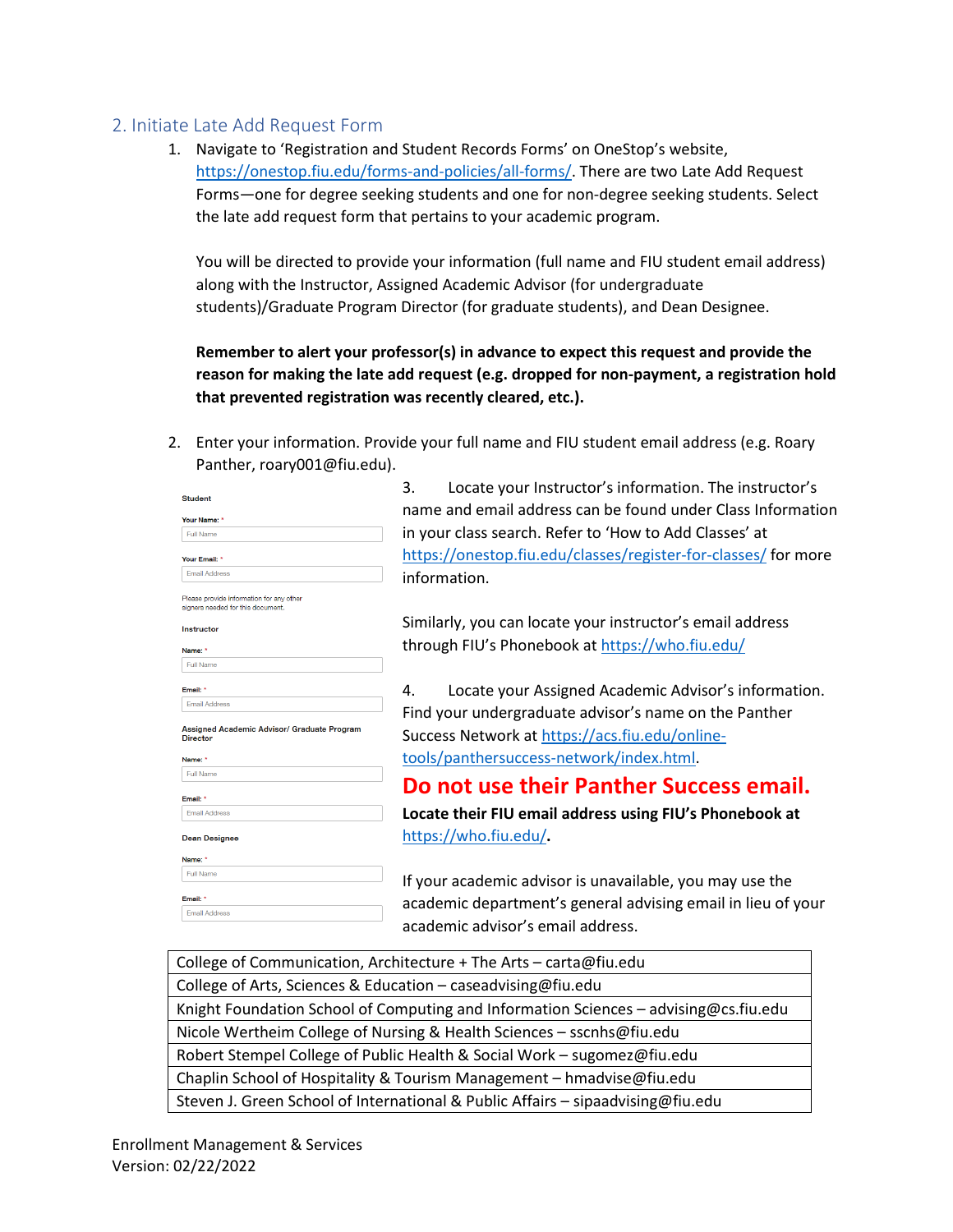**For graduate students, your Graduate Program Director's information can be found at** <https://gradschool.fiu.edu/graduate-program-directors/>

- 5. Locate the Dean Designee's information. The list of dean designees that corresponds to the course subject you are adding late is located at below the Late Add Request forms. This document can be found under 'Registration and Student Records Forms' on OneStop's website, [https://onestop.fiu.edu/forms-and-policies/all-forms/.](https://onestop.fiu.edu/forms-and-policies/all-forms/) Refer to screenshot below.
	- Late Add Request Instructions
		- Late Add Request Form (for Degree Seeking Students)
		- Late Add Request Form (for Non-Degree Seeking Students)
		- . List of Dean Designee to Corresponding Course Subjects
- 6. Click 'Begin Signing.' **If you provided incorrect information on the previous page, you would need to initiate the late add request form again.**
- 7. View the notification at the top and click 'Continue'
- 8. Provide the following information on the late add request:
	- a. Your Panther ID#
	- b. The term (semester and year) information
	- c. Course information (class number, course subject, course number, grading option, and

| <b>START</b> |                                                                                                                                                                                                                                                                                                                                                                                                                                                                                                                                                                 |            | DocuSign Envelope ID: 58D68E49-2A1C-4847-9664-FD8F3563D2E2 |                          |                                                                                                                                                                                                                                                                                                                                                    |
|--------------|-----------------------------------------------------------------------------------------------------------------------------------------------------------------------------------------------------------------------------------------------------------------------------------------------------------------------------------------------------------------------------------------------------------------------------------------------------------------------------------------------------------------------------------------------------------------|------------|------------------------------------------------------------|--------------------------|----------------------------------------------------------------------------------------------------------------------------------------------------------------------------------------------------------------------------------------------------------------------------------------------------------------------------------------------------|
|              |                                                                                                                                                                                                                                                                                                                                                                                                                                                                                                                                                                 | OneStop    |                                                            |                          |                                                                                                                                                                                                                                                                                                                                                    |
|              |                                                                                                                                                                                                                                                                                                                                                                                                                                                                                                                                                                 |            |                                                            |                          | LATE ADD REQUEST                                                                                                                                                                                                                                                                                                                                   |
|              | Use this electronic form to add late courses AFTER the published last day to add courses. A separate form is<br>required for EACH additional course you are requesting to add late. After all signatures (Professor, Academic<br>Advisor, and Academic Dean/Dean Designee) are obtained, you are required to submit the completed form to<br><b>OneStop</b> @fiu.edu for processing. The request must be sent from your FIU student email address.                                                                                                              |            |                                                            |                          |                                                                                                                                                                                                                                                                                                                                                    |
|              | aid eligibility.                                                                                                                                                                                                                                                                                                                                                                                                                                                                                                                                                |            |                                                            |                          | Requests can only be granted if the room capacity has not been met. A \$100 Late Registration fee will be assessed.<br>Payment is due by the end of business day for which the late add takes place; students with an outstanding<br>balance may be assessed a \$100 Late Payment fee the following day. Adding courses may not increase financial |
|              | 1234567<br>Student's Name:<br>Panther ID                                                                                                                                                                                                                                                                                                                                                                                                                                                                                                                        |            |                                                            |                          |                                                                                                                                                                                                                                                                                                                                                    |
|              | 2021<br>Summer<br>Year:<br><b>FIU Email Address:</b><br>Semester:                                                                                                                                                                                                                                                                                                                                                                                                                                                                                               |            |                                                            |                          |                                                                                                                                                                                                                                                                                                                                                    |
|              | <b>Registration Information</b><br>If your classes were cancelled due to non-payment, you will be required to re-enroll in all the classes that were dropped. A<br>\$100 Late Registration fee and \$100 Late Payment fee will be assessed. You must make the full payment for tuition and fees<br>at the time of late add. Please note that Payment Plans and Short-Term Loans are no longer available. Submit all completed<br>late add requests together to OneStop@fiu.edu for processing. The request must be sent from your FIU student email<br>address. |            |                                                            |                          |                                                                                                                                                                                                                                                                                                                                                    |
|              | Class <sub>#</sub>                                                                                                                                                                                                                                                                                                                                                                                                                                                                                                                                              | Subject    | <b>Course Number</b>                                       | <b>Grading Option</b>    | <b>Course Credits</b>                                                                                                                                                                                                                                                                                                                              |
|              | 12345                                                                                                                                                                                                                                                                                                                                                                                                                                                                                                                                                           | <b>ENC</b> | 1101                                                       |                          | 3                                                                                                                                                                                                                                                                                                                                                  |
|              | 12345                                                                                                                                                                                                                                                                                                                                                                                                                                                                                                                                                           | <b>ENC</b> | 1101                                                       | Grade<br>Ÿ               |                                                                                                                                                                                                                                                                                                                                                    |
|              | <b>Professor's Name</b>                                                                                                                                                                                                                                                                                                                                                                                                                                                                                                                                         |            |                                                            | <b>Professor's Email</b> | <b>Professor's Signature</b>                                                                                                                                                                                                                                                                                                                       |
|              |                                                                                                                                                                                                                                                                                                                                                                                                                                                                                                                                                                 |            |                                                            |                          |                                                                                                                                                                                                                                                                                                                                                    |

course credits). **Note: The course subject should correspond to the Dean Designee information (name and email) you provided earlier. If you provided incorrect information on the previous page, you would need to initiate the late add request form again.**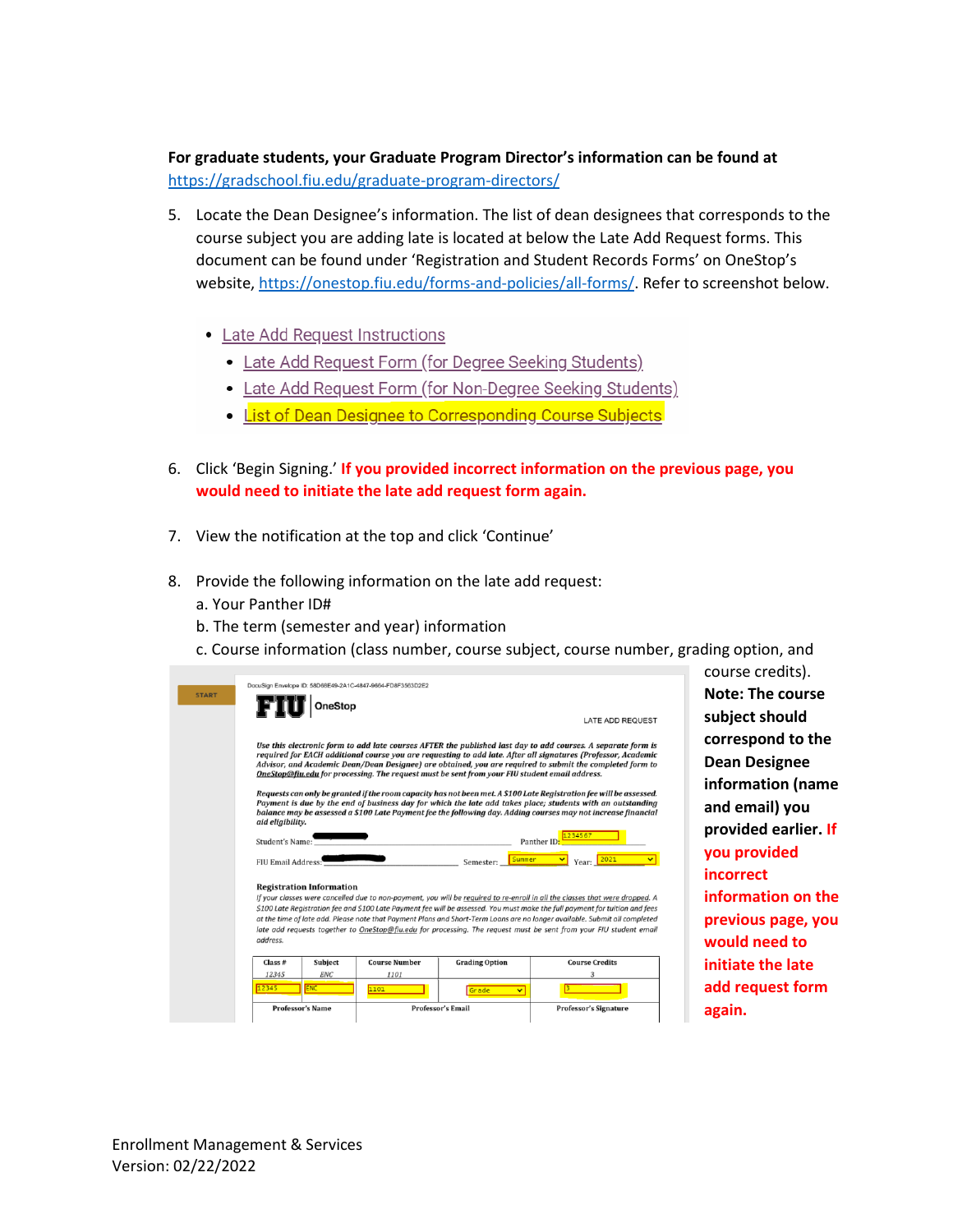9. Provide your initials and electronic signature on the last page by clicking on the "Initial" and "Sign" logo. Click "Finish" to complete the request.

|             | <b>FINISH</b>                                                                                                                                                                                                                                                                                                                                                                                                                                                                                                                                                                                                                                                                                                                                                                                                                                                                                                                                                                                                                                                                                                                                  |  |  |  |  |
|-------------|------------------------------------------------------------------------------------------------------------------------------------------------------------------------------------------------------------------------------------------------------------------------------------------------------------------------------------------------------------------------------------------------------------------------------------------------------------------------------------------------------------------------------------------------------------------------------------------------------------------------------------------------------------------------------------------------------------------------------------------------------------------------------------------------------------------------------------------------------------------------------------------------------------------------------------------------------------------------------------------------------------------------------------------------------------------------------------------------------------------------------------------------|--|--|--|--|
|             | $\Omega$<br>$\bar{p}$ $\omega$<br>$\Theta$<br>$\mathbf{v}$ $\mathbf{v}$                                                                                                                                                                                                                                                                                                                                                                                                                                                                                                                                                                                                                                                                                                                                                                                                                                                                                                                                                                                                                                                                        |  |  |  |  |
|             | be responsible for the costs of the collection efforts. Additionally, should a collection agency be<br>engaged, I understand that I will be responsible for any fees charged by the collection agency.<br>b. I understand that my classes MAY be dropped for non-payment, and that I will have a limited amount<br>of time to be reinstated into my classes, subject to any applicable fees.<br>7. I understand that should my account become delinquent, a hold will be placed on my records which will<br>prevent me from requesting transcripts, receiving grades, or registering for future terms until the account is<br>settled.<br>8. I am aware that I have six months after a semester ends to submit an appeal to drop/ withdraw from classes<br>with proper documentation.<br>9. I am aware that any changes made to my enrollment could impact any financial aid.<br>10. I am aware that all official University communications will be sent to my FIU student email account. I also<br>understand that all student-initiated communications to Enrollment Management & Services must be sent via<br>my FIU student email account. |  |  |  |  |
|             | Sign below to authorize the above registration activity.<br>Initial<br>$\overline{\mathbf{r}}$<br>If your request is approved by obtaining all signatures (Instructor, Academic Advisor/GPD, and<br>Dean Designee), you are required to submit the completed form to OneStop@fiu.edu for processing. The<br>request must be sent from your FIU student email address. Use Subject Line: Late Add Request                                                                                                                                                                                                                                                                                                                                                                                                                                                                                                                                                                                                                                                                                                                                       |  |  |  |  |
| <b>SIGN</b> | By signing below, you understand and are agreeing to the Terms & Conditions on this document.<br>Sign<br>₩<br>Student's signature<br>Date                                                                                                                                                                                                                                                                                                                                                                                                                                                                                                                                                                                                                                                                                                                                                                                                                                                                                                                                                                                                      |  |  |  |  |

**You will receive several notifications throughout this process—when you initiate the request, and after each signer (Instructor, Assigned Academic Advisor, and Dean Designee) approves the request. If your request is denied by any of the required recipients, your late add request is cancelled. You may contact them directly for more information.** 

**You can also check the status of your request by accessing your DocuSign Inbox. Click on the Manage tab, then click on the Inbox icon on the lefthand side. Select the DocuSign request in your inbox to view the status of your request.**

| <b>DocuSign eSignature</b> | Home                                   | Manage                       | <b>Templates</b><br>Reports |                                       | ⊚                          | <b>FLOR</b><br>INTE |
|----------------------------|----------------------------------------|------------------------------|-----------------------------|---------------------------------------|----------------------------|---------------------|
| NEW <b>v</b>               | <b>Inbox</b>                           |                              |                             |                                       | Q Search Inbox and Folders |                     |
| <b>Shared Envelopes</b>    | Filtered by: Date (Last 6 Months) Edit |                              |                             |                                       |                            |                     |
|                            | <b>Subject</b>                         |                              |                             | <b>Status</b>                         |                            | Last Change $\sqrt$ |
| <b>ENVELOPES</b>           | $\odot$                                | <b>Late Add Request Form</b> |                             |                                       | $2/8$ done                 | 2/9/2022            |
| inbox                      | From:                                  |                              |                             |                                       | <b>Waiting for Others</b>  | 05:38:08 pm         |
| $\sqrt{ }$ Sent            |                                        |                              |                             |                                       |                            |                     |
| $\nabla$ Drafts            |                                        |                              |                             | Looking for more?   Edit your filters |                            |                     |
| ÷.<br>Deleted              |                                        |                              |                             |                                       |                            |                     |